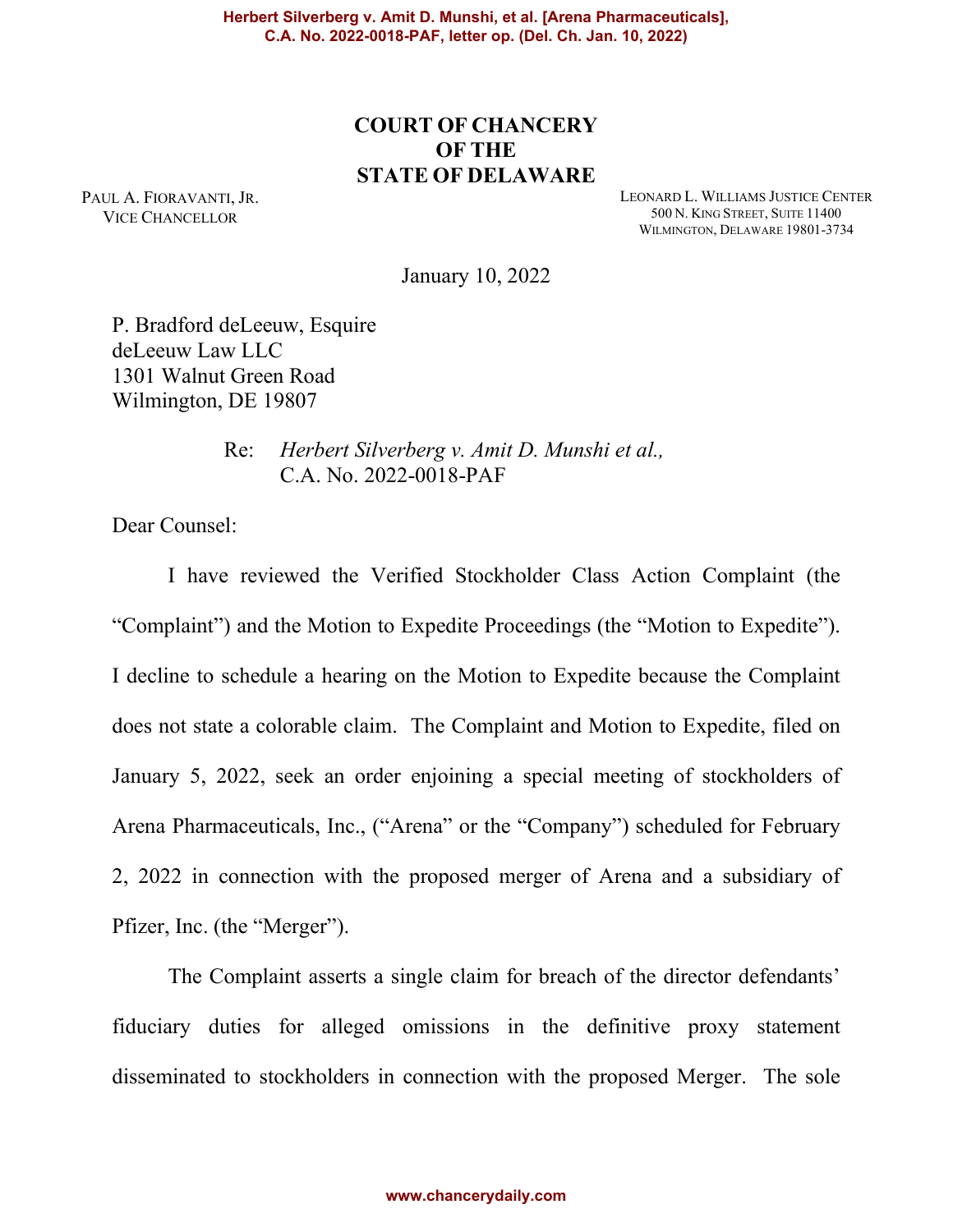#### **Herbert Silverberg v. Amit D. Munshi, et al. [Arena Pharmaceuticals], C.A. No. 2022-0018-PAF, letter op. (Del. Ch. Jan. 10, 2022)**

*Herbert Silverberg v. Amit D. Munshi et al.,*  C.A. No. 2022-0022-PAF January 10, 2022 Page 2 of 4

claim asserts that the proxy statement fails to disclose unspecified information provided to the board's financial advisor.

To obtain expedited proceedings, a plaintiff must "articulate[] a sufficiently colorable claim and show[] a sufficient possibility of a threatened irreparable injury, as would justify imposing on the defendants and the public the extra (and sometimes substantial) costs" of an expedited proceeding. *Giammargo v. Snapple Beverage Corp.*, 1994 WL 672698, at \*2 (Del. Ch. Nov. 15, 1994). Although the "colorable claim" threshold is low, it is not nonexistent.

The Complaint alleges that the Company provided certain information to the financial advisor to Arena's board of directors, upon which information the financial advisor relied in presenting its fairness opinion to the board. Compl. ¶¶ 28, 29, 33. The information provided to the financial advisor included financial projections prepared by Arena's management. *Id.* ¶ 28. The Complaint acknowledges that the fairness opinion, the projections, and the financial advisor's analyses are disclosed in the proxy statement. *Id.*  $\P\P$  30–32.<sup>1</sup> The Complaint alleges, however, that all of the other information provided to the financial advisor

<sup>&</sup>lt;sup>1</sup> The proxy statement, and the preliminary proxy statement that was filed on December 23, 2021, both disclosed the financial projections, including unlevered free cash flows. The court can take judicial notice of these public filings. *See Wal-Mart Stores, Inc.,* 860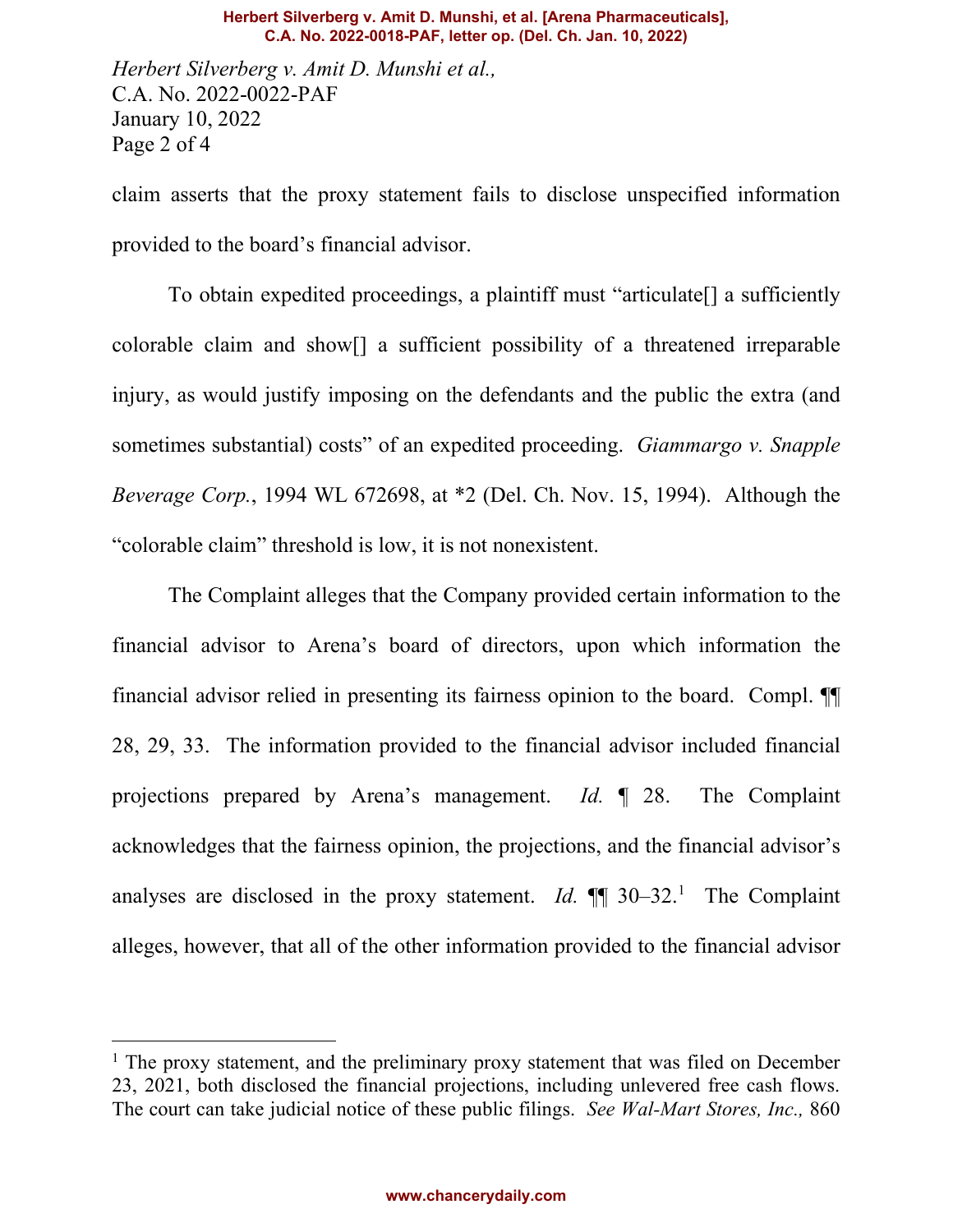#### **Herbert Silverberg v. Amit D. Munshi, et al. [Arena Pharmaceuticals], C.A. No. 2022-0018-PAF, letter op. (Del. Ch. Jan. 10, 2022)**

*Herbert Silverberg v. Amit D. Munshi et al.,*  C.A. No. 2022-0022-PAF January 10, 2022 Page 3 of 4

must be disclosed, and the failure to do so "renders the statements in the [opinion of the financial advisor] section of the Proxy Statement materially misleading . . .

." *Id.* ¶ 31.

The Complaint does not allege that the financial projections disclosed in the proxy statement are false or materially misleading. Instead, the Complaint and Motion to Expedite are premised upon the general, unsupported assumption that all information provided to a board's financial advisor is material information that must be disclosed in connection with a request for stockholder action. The Motion to Expedite cites no authority supporting such a proposition of law.

"[S]tockholders are entitled to a fair summary of the substantive work performed by the investment bankers upon whose advice the recommendations of their board as to how to vote on a merger or tender rely." *In re Pure Res., Inc., S'holders Litig.*, 808 A.2d 421, 449 (Del. Ch. 2002). The Complaint does not allege that the disclosure of the financial advisor's analysis is false or materially misleading. The Motion to Expedite cites three cases for the proposition that management's financial projections upon which the financial advisor relied for its fairness opinion constitute material information that should be disclosed to

A.2d at 320 n.28 (Del. 2004) (holding that the court may take judicial notice of public documents such as SEC filings required by law to be filed).